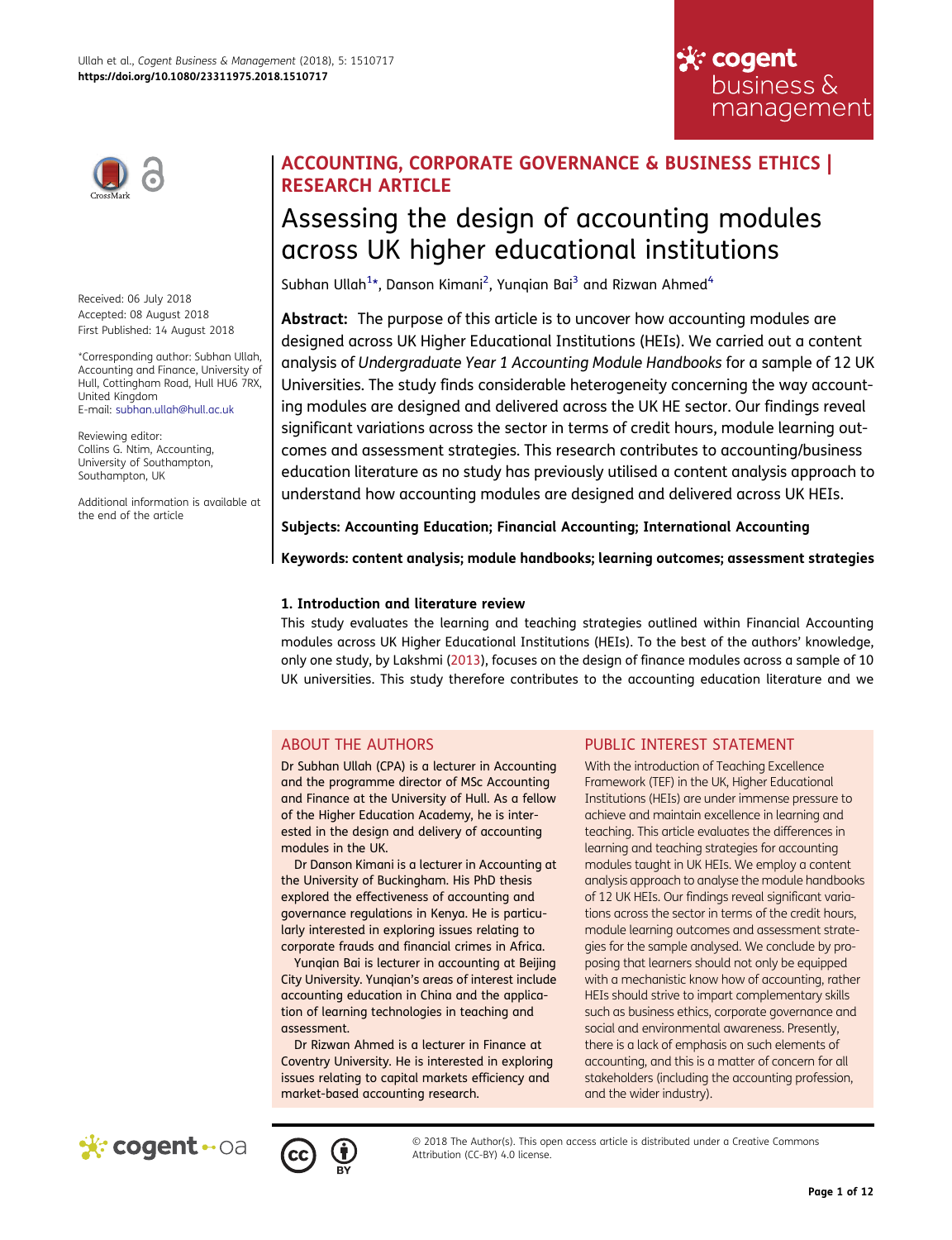apply a content analysis approach in order to understand how accounting modules are designed and delivered across UK HEIs.

<span id="page-1-9"></span><span id="page-1-7"></span><span id="page-1-1"></span>There are several activities in the UK Professional Standards Framework $1$  (UKPSF), and the first of these relates to the "design and planning of learning activities and/or programmes of study" (The Higher Education Academy, [2011](#page-10-1), p. 3). Designing a course with required information bridges the information gap between learners and higher education providers (including the instructor). Biggs [\(2003\)](#page-9-5) argues that the key components of learning and teaching should be taken into account when designing a module. These components include (a) the curriculum; (b) the learning outcomes; (c) teaching and learning strategies (methods) and (d) assessment approaches in evaluating the learning outcomes. In the UK, the Quality Assurance Agency (QAA) provides guidelines in relation to subject-specific issues to be covered in each subject. The QAA subject-specific benchmark comprises of guidelines, and higher education providers in the UK are given discretion to add additional learning outcomes (Quality Assurance Agency, [2016](#page-10-2), p. 8). The QAA [\(2016](#page-10-2), p. 6) guidelines suggest that students can study accounting in combination with both related and unrelated disciplines, such as economics, finance, law, management, computer sciences, and modern languages, perhaps contributing to the popularity of accounting modules across the UK. The International Accounting Education Standards Board (IAEB), which is a leading body in promoting accounting education around the world, considers learning outcomes to be "instrumental" in creating a pool of highly professional and competent accountants (IAESB, [2016\)](#page-10-3). However, the accounting profession has also been criticised for producing "number crunchers" (Telegraph, [2012\)](#page-10-4). Appropriate module design and delivery could assist in the dissemination of both technical accounting skills as well as softer skills. In a recent comparative study of accounting education in the UK and the USA, Ellington [\(2017](#page-9-6)) has also called for changes in accounting education by universities and academics.

<span id="page-1-10"></span><span id="page-1-8"></span><span id="page-1-6"></span><span id="page-1-3"></span><span id="page-1-2"></span>Research in the area of accounting education shows that HEIs give more emphasis to quantitative skills, compared to soft skills relating to business ethics and corporate social responsibility (Christensen, Peirce, Hartman, Hoffman, & Carrier, [2007](#page-9-7); Cooper, Leung, Dellaportas, Jackling, & Wong, [2008;](#page-9-8) Franklin, [2016;](#page-9-9) Tricker, [2015\)](#page-10-5). Yet, there is evidence to suggest that it might be advantageous for HEIs to place a higher value on some of these softer skills. In the past few decades corporate scandals have been reported,<sup>[2](#page-9-10)</sup> there has been stock market crashes, financial crises, $3$  human rights violations within corporations,<sup>4</sup> incidences of bribery and corruptions,<sup>5</sup> and neglect of business ethics,<sup>6</sup> all resulting in losses of billions of dollars for investors and society as a whole. According to Forbes Magazine, the biographical details of directors and accountants engaged in major accounting scandals and instances of fraud reveal that these people typically graduated from elite business institutions worldwide. In other words, do HEIs only equip accountants with a mechanistic process to crunch numbers, or are they also more broadly equipped with soft skills and ethics-related education to be applied in real world settings? Accounting educators have been criticised for teaching content which meets only the minimum requirements of professional accounting bodies, so that students in accredited degree programmes (universities) can get a maximum number of exemptions. This, however, is unlikely to equip students satisfactorily in meeting current market requirements (Bayerlein & Timpson, [2017\)](#page-9-15). All of these highlighted concerns demonstrate the importance of ensuring that accounting education within HEIs is taught to a high standard with properly considered content that is relevant to the modern corporate world.

<span id="page-1-5"></span><span id="page-1-4"></span><span id="page-1-0"></span>The UK Higher Education landscape is divided into the public sector, comprised of "old" pre-1992 universities, "new" post-1992 universities, and Russell Group universities, as well as an emerging cluster of independent/private universities (HECSU, [2017\)](#page-10-6). The Russell Group universities and most of the pre-1992 universities are generally known for their intensive focus on research, whilst the others are more teaching oriented. It is argued that the distinction between teaching and research would eventually dissolve, as UK regulatory/funding bodies are likely to implement a Teaching Excellence Framework (TEF), similar to the Research Excellence Framework, which would effectively force institutions to assign equal weighting to teaching and research (Higher Education Funding Council for England, [2017\)](#page-10-7). Under the proposed TEF mechanisms, students would be allowed to migrate to other institutions (part way through their studies). This would thus create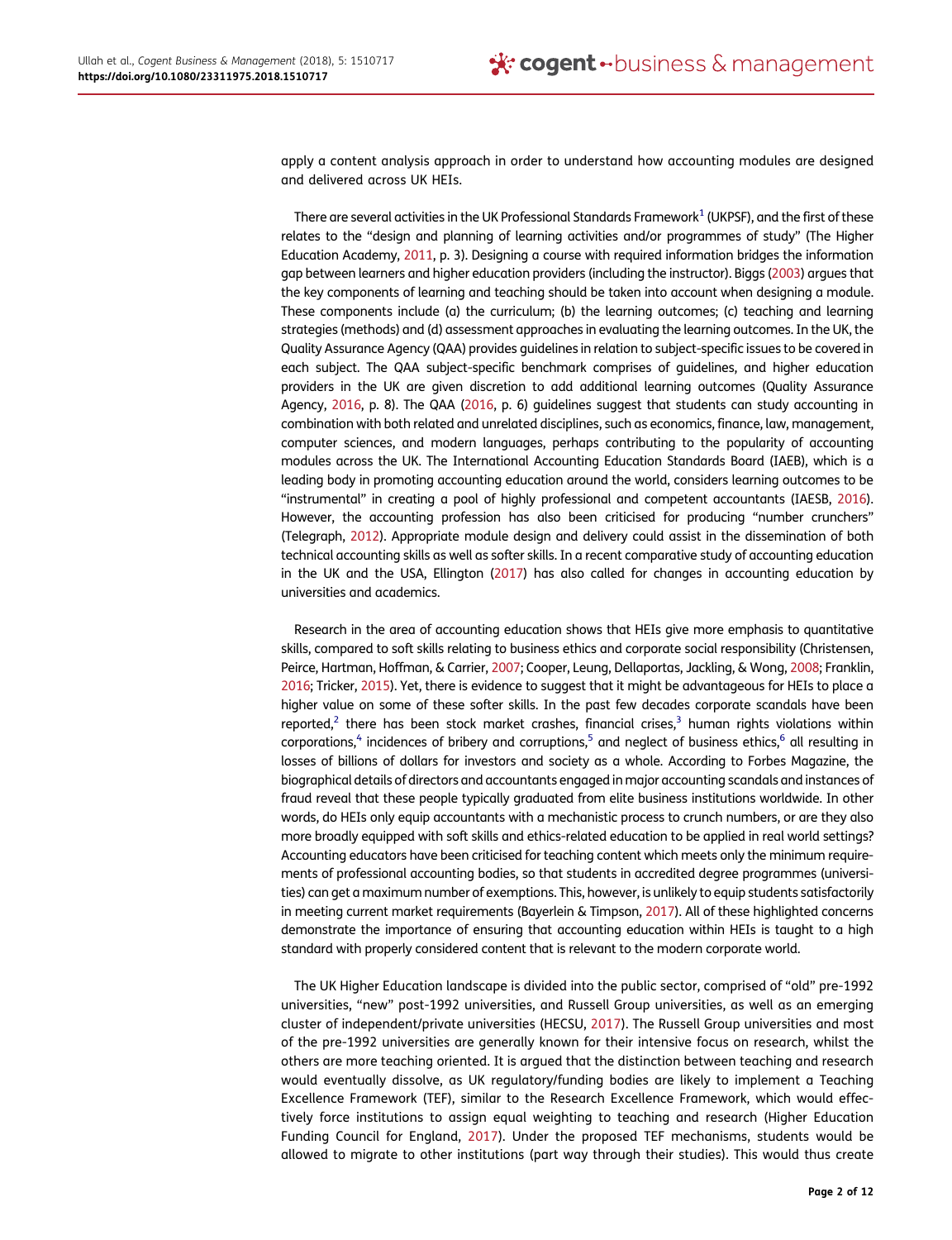healthy competition in the higher education sector, and institutions would need to develop strategies to ensure they are able to maintain a high TEF score to continue attracting the best students.

<span id="page-2-1"></span>The Bloom's Revised Taxonomy provides useful insights in understanding the level of learning that is achieved from the topics covered in module handbooks (Anderson & Krathwohl, [2001\)](#page-9-16), and the knowledge-related skills covered in the learning objectives of accounting modules. This taxonomy would help in understanding whether higher education providers in the UK focus on developing lower order skills (remembering, understanding and applying) or whether the accounting modules intend to develop higher order skills (analysing, evaluating and creating). In this regard, the learning outcomes of a module often use verbs that can help the reader in understanding whether the intended learning outcome focuses on higher order skills or lower order skills.

<span id="page-2-7"></span><span id="page-2-6"></span><span id="page-2-5"></span>Accounting is a popular subject across UK HEIs, as well as an important and specialised area. This is demonstrable from the statistics of the Universities and Colleges Admissions Service (UCAS) in the UK which reveal that in the academic year 2015, for instance, around 295,430 applicants applied for business education, whilst around 357,870 applicants applied for medical-related subjects (UCAS, [2016\)](#page-10-8). The introductory accounting module examined in the present study is generally offered to all Year 1 business students with a view to equip them with basic understanding of financial accounting, management accounting and finance. In a review article, Watson, Apostolou, Hassell, and Webber ([2007](#page-10-9)) suggest five key issues that should be considered in accounting education. The five key issues relate to curriculum and instruction, the use of technology in education, assessment methods, faculty issues and students. In a seminal work on accounting education, Simon [\(1993\)](#page-10-10) carried out a survey of accounting programmes of 38 higher education providers in the UK. The area of emphasis was on course aims and objectives, contents in the syllabus, instructors' perception about the module, the reading list and the assessment strategies used in these institutions. Simon reports significant differences in the way accounting modules were designed and delivered across the 38 UK polytechnics and universities. In a related study, Lakshmi [\(2013\)](#page-10-0) examined 10 finance module handbooks and found that finance modules in the UK did not address cognitive skills, and furthermore, that finance modules are largely process (techniques) driven. In addition, Lakshmi argues that universities in the UK try to fulfil the requirements of professional bodies in order to get exemptions on a maximum number of modules.

<span id="page-2-0"></span>The QAA benchmark statement identifies a number of cognitive abilities in the field of accounting, namely: critical evaluation of arguments, independent learning, analysis of data, numeracy skills, using information technology, communicating quantitative and qualitative information, oral and written presentation and working with colleagues through small group projects (QAA, [2016](#page-10-2); Section 4). The Association of Certified Chartered Accountants (ACCA), a professional accounting body, has also identified a set of professional skills and attributes required for accounting professionals. These include communication skills, critical thinking, acting ethically, problem solving and exercising professional judgement (ACCA, [2016\)](#page-9-17). Empirical evidence with regard to the perception of accounting students and employers shows that both students and employers prefer analytical/ problem solving skills, as well as oral and written communication skills (Kavanagh & Drennan, [2008](#page-10-11), p. 18). By contrast, a study on the perception of Australian employers in the accounting sector shows that both numeracy and soft skills are considered equally important for recruitment purposes (Jackling & De Lange, [2009\)](#page-10-12).

<span id="page-2-4"></span><span id="page-2-3"></span><span id="page-2-2"></span>The QAA benchmark statement and the professional accounting bodies play a significant role in influencing what is to be included in accounting module handbooks, in terms of content and depth of learning. In a recent study of stakeholders' perceptions concerning accounting education in Australia, Howieson et al. [\(2014\)](#page-10-13) found that stakeholders have unrealistic expectations about higher education and that the corporate world need to understand the financial constraints of HEIs. This implies that there may be a skill gap arising as a result of deficiencies in the current educational system, and this could be addressed through continuous professional development in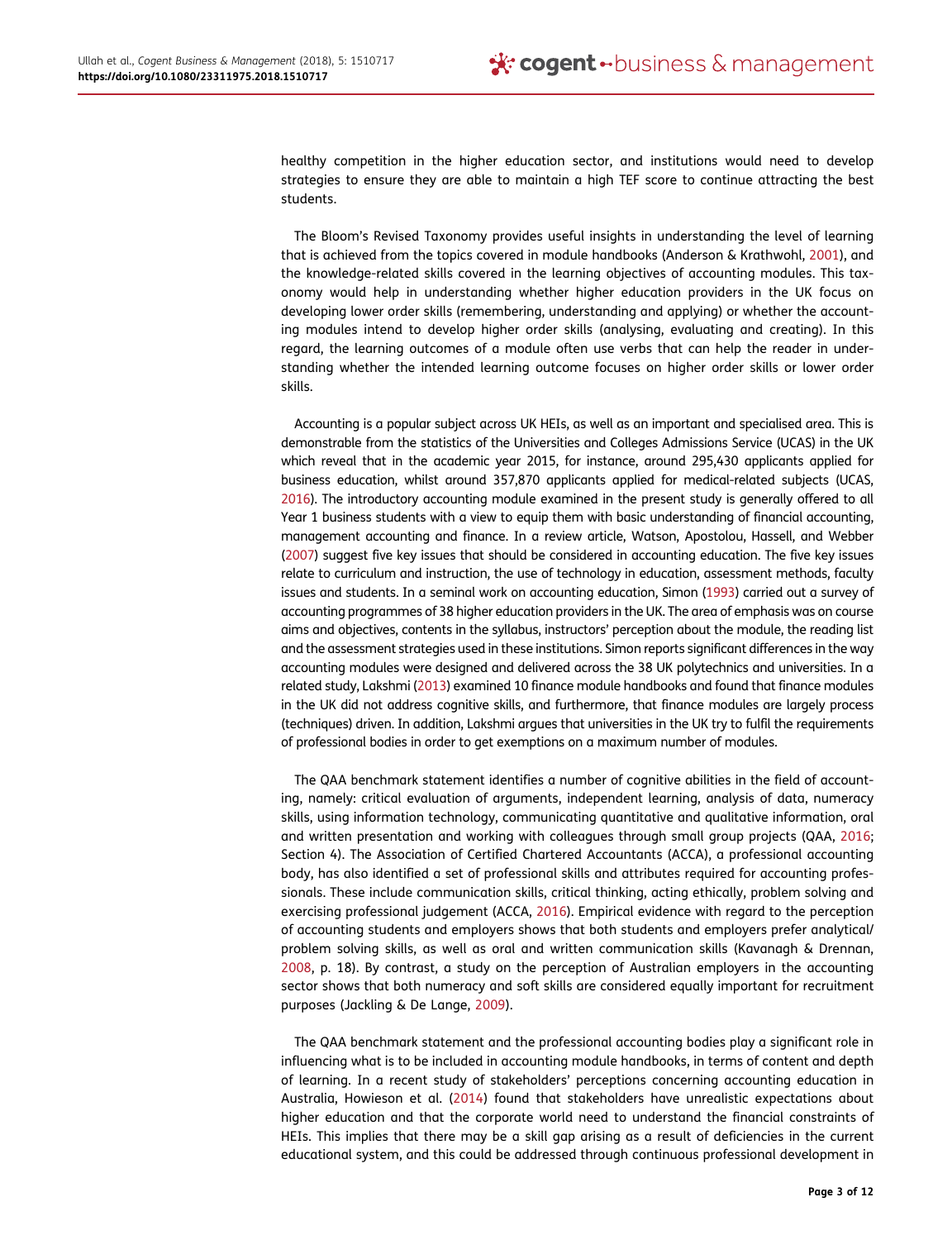<span id="page-3-4"></span>the workplace. In a study on the perception of students, academics and the corporate sector, Mandilas, Kourtidis, and Petasakis ([2014](#page-10-14)) reports significant mismatches in the design and delivery of the accounting modules and market expectations. This study therefore proposes that a content analysis of accounting module handbooks in the UK would be advantageous in understanding differences in the content covered across the higher education sector. To fulfil this objective, we compare the learning and teaching strategies for undergraduate accounting modules across HEIs in the UK.

## 2. Research methodology

This research employs a thematic content analysis approach (interpretivist paradigm) and a mechanistic (quantitative) content analysis approach in order to understand the differences in the learning and teaching strategies specified in the accounting module handbook of 12 UK HEIs. Quantitative content analysis assigns a numerical score to the underlying text in investigation (Neuendorf, [2002\)](#page-10-15), and is considered useful in comparing differences or variations between two samples. Textual analysis methodology is regularly used by educational researchers in analysing any underlying themes in academic resources (Kim, [2007\)](#page-10-16). The content analysis method is generally defined as "the systematic, objective, quantitative analysis of message characteristics" (Neuendorf, [2002,](#page-10-15) p. 1).

<span id="page-3-7"></span><span id="page-3-5"></span><span id="page-3-1"></span>In the context of business education, recent empirical studies have utilised a content analysis methodology in evaluating the "content" in the module handbooks (Rezaee, Lambert, & Ken Harmon, [2006](#page-10-17)). The accounting module handbooks for the undergraduate year one module were collected for the 12 HEIs selected for this research project. Content analysis is a process which requires significant time in reading, analysing and coding the underlying text in investigations. This method can offer more robust insights, since a particular question may not be fully explored through survey analysis. A content analysis, on the other hand, is able to capture the underlying themes and as a further advantage the data used for content analysis is then publicly available (Krippendorff, [2004](#page-10-18)).

<span id="page-3-2"></span><span id="page-3-0"></span>Bos and Tarnai ([1999,](#page-9-18) p. 667) suggest there are five steps in carrying out effective content analysis. These steps include: (1) identifying a clear research question; (2) developing categories/ themes to be explored; (3) completing an inter-coders reliability test; (4) collecting data and evaluating the text and assigning frequency to different themes found in the text and, finally, (5) the interpretation of results. Following Bos and Tarnai [\(1999\)](#page-9-18) approach, the different sections of the module handbooks were thoroughly analysed. In particular, some key areas of emphasis were learning outcomes, learning and teaching strategies, assessment techniques and the contents (subject areas) covered in the module. The frequency of different themes and categories identified in the handbooks were counted for each institution and the findings are reported in Tables [1](#page-4-0)–[4.](#page-6-0)

## 3. Findings

Table [1](#page-4-0) sets out the characteristics of the universities selected for this research. 12 module handbooks were collected, representing a larger sample than the 10 utilised by Lakshmi [\(2013\)](#page-10-0) in her recent research. The sample also gives consideration to a universities' size, and covers both smaller institutions, where the minimum number of students is 8,896 and large institutions, where the number of students is currently 168,215. The total number of credit hours for the sample institutions also varies from 15 to 30 across the sector.

<span id="page-3-6"></span><span id="page-3-3"></span>According to the UK QAA, one credit hour requires 10 notional hours of learning (Quality Assurance Agency, [2017](#page-10-19)). Around half of the sample universities have assessment strategies comprising of both coursework and examination, with one university placing 100% weighting upon examination. Four institutions have split the assessment between examination and a written test, whilst one university has included all three elements in its assessment. This research also considered the number of learning outcomes for each module handbook. Lucas and Milford ([2008](#page-10-20), p. 392) argue that successful module design involves establishing clear aims and learning outcomes and are articulated with the programme learning outcomes. Fitzpatrick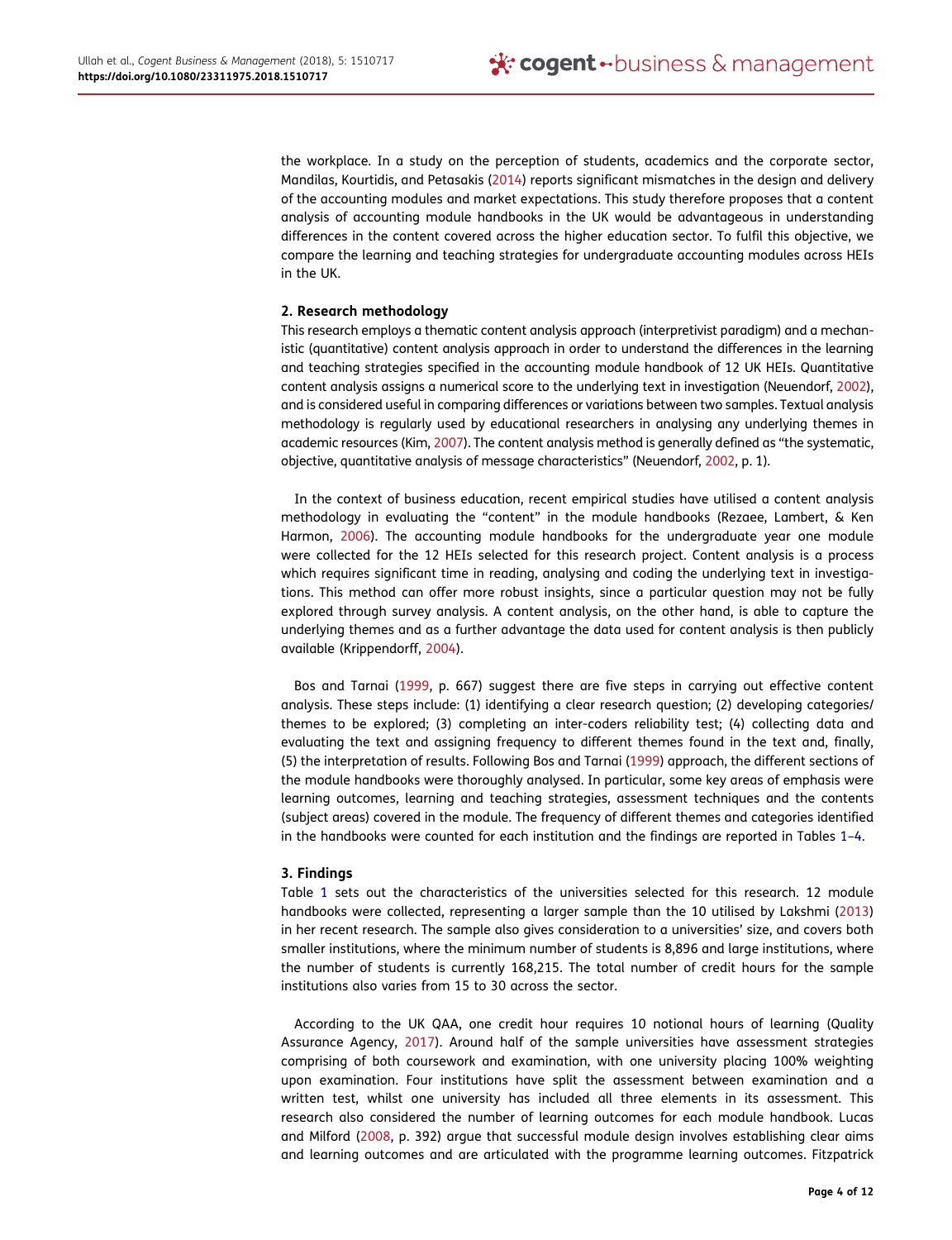<span id="page-4-0"></span>

|                              | Table 1. Sample characteristics |                                                              |                                  |                     |                        |                 |                                     |                   |                            |                |                                                                                                                                                                                                                                                                                                                                                 |                 |
|------------------------------|---------------------------------|--------------------------------------------------------------|----------------------------------|---------------------|------------------------|-----------------|-------------------------------------|-------------------|----------------------------|----------------|-------------------------------------------------------------------------------------------------------------------------------------------------------------------------------------------------------------------------------------------------------------------------------------------------------------------------------------------------|-----------------|
|                              |                                 |                                                              |                                  |                     |                        |                 |                                     | (number of hours) | <b>Teaching strategies</b> |                | Assessment strategy                                                                                                                                                                                                                                                                                                                             |                 |
| Sample<br>$\dot{\mathbf{g}}$ | Name of<br>핓                    | Type of<br>¥                                                 | students/<br>Number<br>size<br>۴ | Guardian<br>ranking | Score<br>(2016)<br>SSN | Credit<br>hours | outcomes<br>Number<br>learning<br>ჼ | Lectures          | Seminars                   | Exam (%)       | Coursework<br>જ્ઞ                                                                                                                                                                                                                                                                                                                               | Test (%)        |
| $\div$                       | ⋖                               | Distance<br>learning                                         | 168,215                          | $\frac{4}{2}$       | 89                     | $\overline{50}$ | $\sqrt{ }$                          | $13**$            | 12                         | 50             | 50*                                                                                                                                                                                                                                                                                                                                             | $\frac{4}{2}$   |
| $\sim$                       | $\infty$                        | Post 1992                                                    | 30,000                           | 114                 | 84                     | 20              | $\overline{ }$                      | 20                | 20                         | 80             | 20                                                                                                                                                                                                                                                                                                                                              | ₹               |
| $\dot{ }$                    | $\cup$                          | University<br>Not-for-<br>profit                             | 2,500                            | 55                  | 50                     | 15              | $\sim$                              | 16                | $\infty$                   | 85             | ₹                                                                                                                                                                                                                                                                                                                                               | 15              |
| 4.                           | $\supset$                       | Pre-1992                                                     | 17,010                           | 68                  | 86                     | 20              | $\sim$                              | 30                | 20                         | 75             | $\frac{4}{2}$                                                                                                                                                                                                                                                                                                                                   | 25              |
| ட்                           | ш                               | University<br>Private                                        | 9000                             | $\frac{4}{2}$       | 75                     | 30              | 4                                   | 15                | 15                         | 100            | $\frac{4}{2}$                                                                                                                                                                                                                                                                                                                                   | ₹               |
| ن                            | $\frac{1}{2}$                   | Pre-1992                                                     | 18,985                           | 23                  | $\infty$               | 30              | $\overline{ }$                      | $\overline{4}$    | 21                         | $\overline{C}$ | 10                                                                                                                                                                                                                                                                                                                                              | 20              |
| 7.                           | G                               | Post-1992                                                    | 17,864                           | 57                  | 86                     | 15              | 5                                   | $\circ$           | 24                         | 8              | $\overline{O}$                                                                                                                                                                                                                                                                                                                                  | ≸               |
| $\infty$                     | H                               | Pre-1992                                                     | 18,278                           | $\frac{8}{18}$      | 85                     | $\overline{50}$ | 25                                  | 11                | $\overline{11}$            | 50             | 50                                                                                                                                                                                                                                                                                                                                              | ₹               |
| o,                           | ۳                               | Post-1992                                                    | 32,040                           | 87                  | 83                     | 20              | 5                                   | 12                | 12                         | SO             | SO,                                                                                                                                                                                                                                                                                                                                             | ₹               |
| 10.                          |                                 | Post-1992                                                    | 20,635                           | 74                  | 84                     | 24              | 9                                   | 16                | 16                         | 100            | $\frac{4}{2}$                                                                                                                                                                                                                                                                                                                                   | ≸               |
| $\overline{11}$ .            | ×                               | <b>Russell</b><br>Group                                      | 8,896                            | 12                  | 75                     | 20              | $\sim$                              | 20                | 10                         | SO             | SO,                                                                                                                                                                                                                                                                                                                                             | ₹               |
| 12                           | $\overline{\phantom{0}}$        | Russell<br>Group                                             | 22,000                           | 59                  | 87                     | 15              | $\infty$                            | 25                | 10                         | $\overline{C}$ | ₹                                                                                                                                                                                                                                                                                                                                               | $\sqrt{2}$      |
| Mean                         |                                 |                                                              | 30,452                           | $\overline{f}$      | 85                     | 22              | $\overline{ }$                      | 18.5              | 14.91                      | $\overline{C}$ | 22.5                                                                                                                                                                                                                                                                                                                                            | $\overline{50}$ |
| Maximum                      |                                 |                                                              | 168,215                          | 114                 | 97                     | 30              | 25                                  | 30                | 24                         | 100            | 50                                                                                                                                                                                                                                                                                                                                              | 50              |
| last two rows.               |                                 | book (unseen). ** includes 7 h of online teaching and 6 h of |                                  |                     |                        |                 |                                     |                   |                            |                | asynchronous learning. The identity of each higher educational institution is not disclosed. Mean and maximum values are reported in the<br>Source: Developed by the author. * indicates three individual Tutor-Marked Assignments (TMAs). All coursework assignments are individual coursework and the class tests and examinations are closed |                 |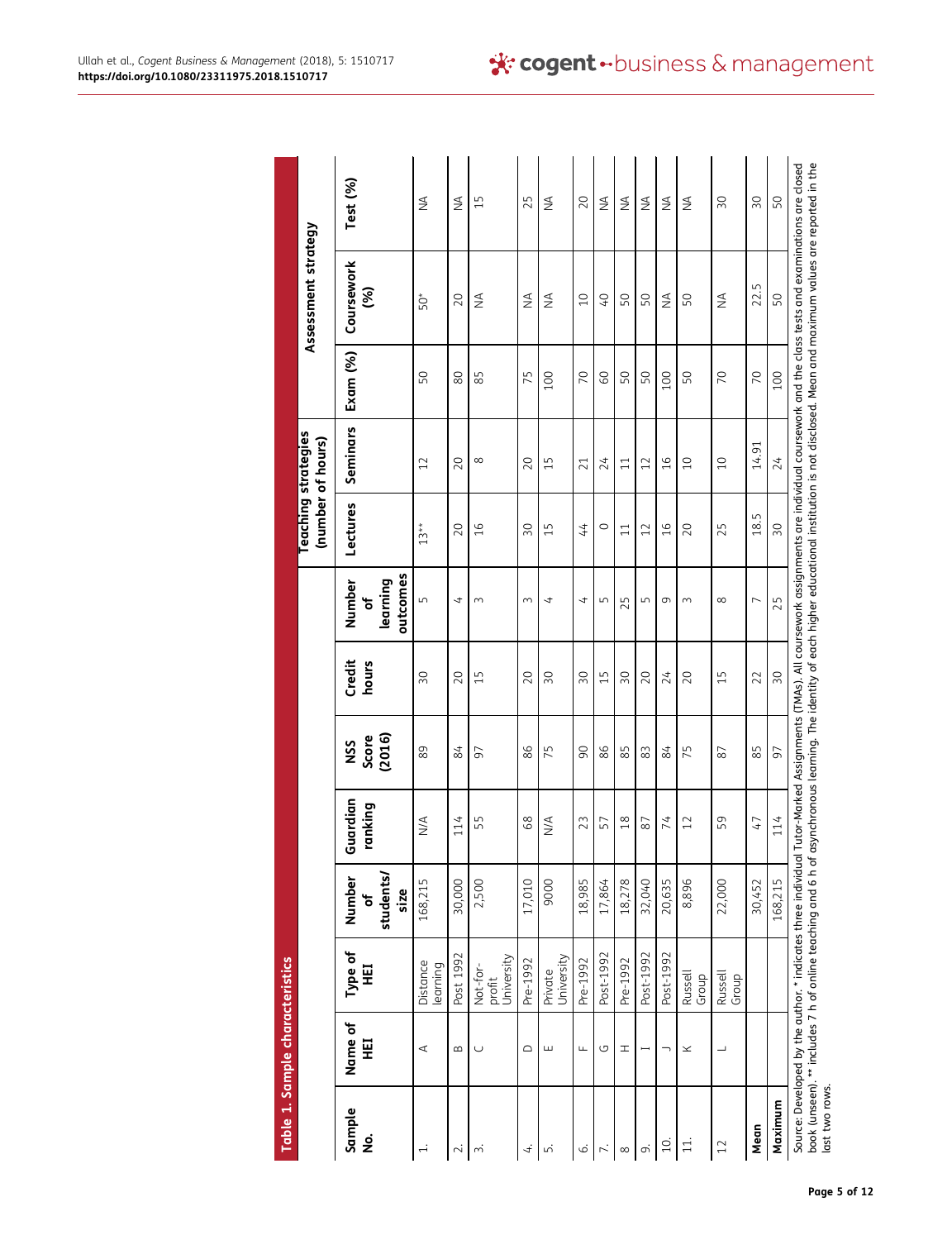<span id="page-5-0"></span>

|                | Table 2. Outlines the summary of skills and knowledge measures identified in the learning<br>objectives of Year 1 Accounting Module Handbooks                                                                                                                                                                                       |                |
|----------------|-------------------------------------------------------------------------------------------------------------------------------------------------------------------------------------------------------------------------------------------------------------------------------------------------------------------------------------|----------------|
| <b>Skill</b>   | <b>Examples from learning objectives</b>                                                                                                                                                                                                                                                                                            | Categorisation |
| S <sub>1</sub> | "Explain basic accounting terms"<br>"Recording accounting transactions using double entry bookkeeping"<br>"Prepare basic financial statements"<br>"Explain the main data sources and source documents used for the<br>preparation of accounting information"<br>"Explain the benefits of integrated, computer-assisted accounting". | Remembering    |

|                | preparation or accounting imprimation.<br>"Explain the benefits of integrated, computer-assisted accounting".<br>"Explain the nature and purpose of accounting control system".<br>"Prepare a simple income statement and statement of financial position"                       |               |
|----------------|----------------------------------------------------------------------------------------------------------------------------------------------------------------------------------------------------------------------------------------------------------------------------------|---------------|
| S <sub>2</sub> | "To develop your knowledge and understanding of accounting theory and<br>practice"<br>"To enable students to acquire knowledge and understanding of<br>accountancy".                                                                                                             | Understanding |
| S <sub>3</sub> | "Apply basic tools and techniques relevant to introductory financial and<br>management accounting"<br>"Apply fundamental costs concepts to support management planning,<br>control and decision making".<br>"Apply control techniques used in financial accounting information". | Applying      |
| S4             | "Categorise costs appropriately and use the information for short term<br>decision-making purpose".<br>"Analyse and interpret financial statements within a range of business<br>contexts".                                                                                      | Analysing     |
| S <sub>5</sub> | "Use basic ratios to assess financial performance".<br>"Evaluate own competencies in the context of placement and possible<br>career aspirations"                                                                                                                                | Evaluating    |
| S <sub>6</sub> | "Interpret and critically review theoretical concepts".<br>"Independent self-motivated study".<br>"Should be able to understand and explore the critical perspectives of<br>accounting".                                                                                         | Creating      |

<span id="page-5-1"></span>

| Table 3. Summarises results for the skills reported in the module handbooks (learning<br>outcomes) |    |                |   |                |                |   |    |    |    |                |   |   |                      |
|----------------------------------------------------------------------------------------------------|----|----------------|---|----------------|----------------|---|----|----|----|----------------|---|---|----------------------|
| <b>Skill/HE</b><br><b>Institutions</b>                                                             | A* | B*             | C | D              | E              | F | G! | н  | I! | J!             | К |   | Total/<br>Percentage |
| S <sub>1</sub>                                                                                     | 1  | $\overline{2}$ | 1 | 1              | $\overline{2}$ |   | 4  | 3  |    | $\overline{2}$ | 1 |   | 17 (21.80%)          |
| S <sub>2</sub>                                                                                     | 1  |                |   | $\overline{2}$ |                | 4 |    | 9  |    | 4              | 1 | 5 | 26 (33.33%)          |
| S <sub>3</sub>                                                                                     | 1  | 1              | 1 |                | 4              |   |    | 6  | 3  | 3              | 1 | 1 | 18 (23.07%)          |
| <b>S4</b>                                                                                          | 1  |                | 1 |                |                |   | 1  | 4  | 1  |                |   | 1 | $9(11.53\%)$         |
| S <sub>5</sub>                                                                                     | 1  | 1              |   |                | 1              |   |    | 2  | 1  |                |   |   | 6 (7.70%)            |
| S <sub>6</sub>                                                                                     |    |                |   |                |                |   |    | 1  |    |                |   | 1 | 2(2.05%)             |
| Total                                                                                              | 5  | 4              | 3 | 3              | 4              | 4 | 5  | 25 | 5  | 9              | 3 | 8 | 78                   |

Note: S1–remembering, S2–Understanding, S3–Applying, S4–Analysing, S5–Evaluating, S6—Creating ᵜ distance learning institution, ! Post-1992 universities

<span id="page-5-2"></span>and Bryne ([2007](#page-9-19), p. 23) have defined learning outcomes as "action statements describing what a student is capable of demonstrating in terms of knowledge, understanding, skills and attitudes after completion of a learning activity". The results of the content analysis of the 12 accounting module handbooks for the sample universities shows that teaching-orientated post-1992 universities, on average, have the highest number of learning outcomes specified in their handbooks, which ranges between 4 and 9, with one university's handbook showing the highest number, with the 25 learning outcomes recorded. There are significant variations across the sector in terms of the credit hours, module learning outcomes and assessment strategies across the sample analysed, and this is summarised in Table [1](#page-4-0).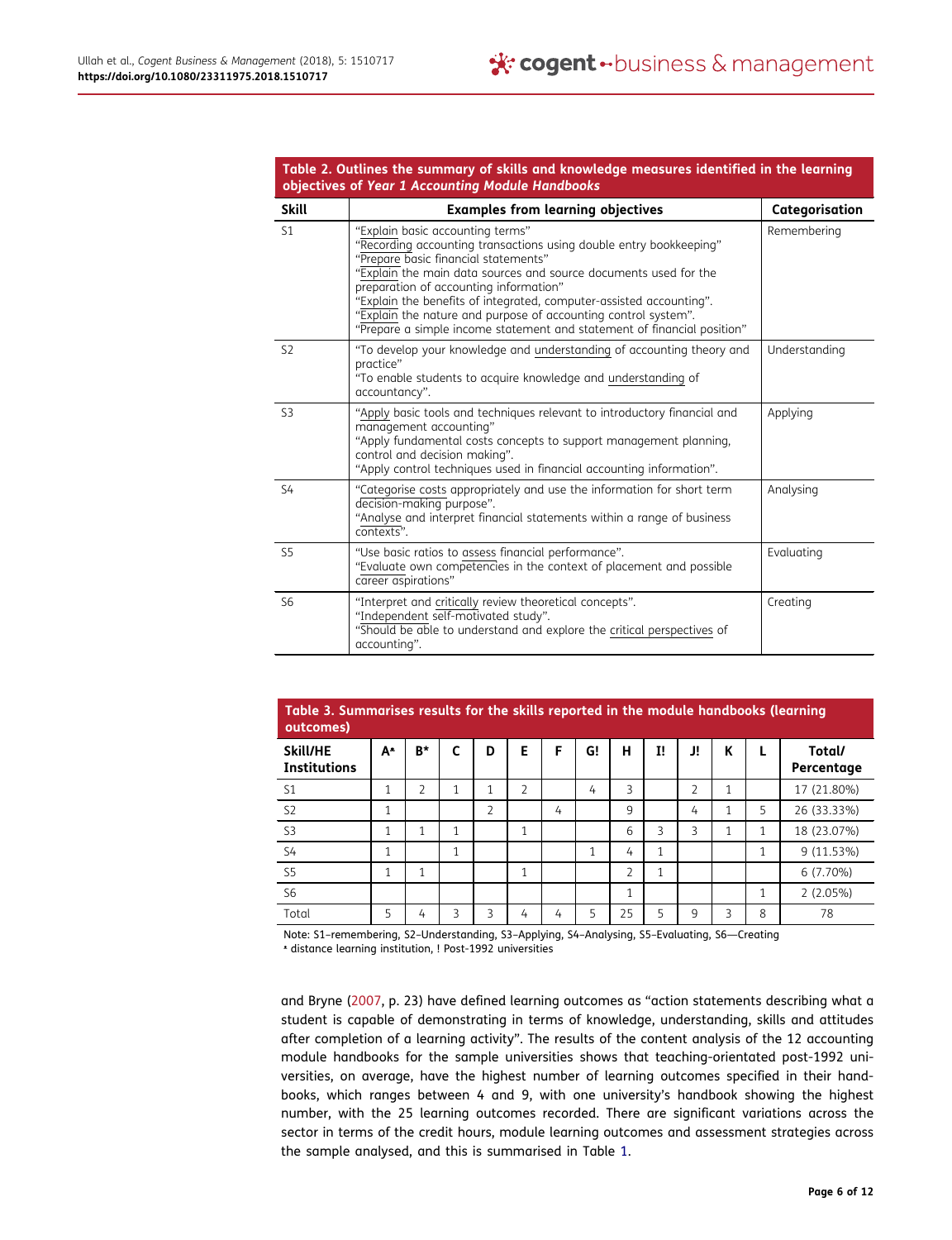<span id="page-6-0"></span>

| Table 4. Key topics covered in the learning outcomes of universities |                |                |                           |                           |              |                           |                           |                |                           |                |             |                |
|----------------------------------------------------------------------|----------------|----------------|---------------------------|---------------------------|--------------|---------------------------|---------------------------|----------------|---------------------------|----------------|-------------|----------------|
| <b>Topics/HE</b><br><b>Institutions</b>                              | A <sup>*</sup> | B!             | C                         | D                         | E            | F                         | G!                        | н              | $\mathbf{I}$              | J!             | K           | L              |
| Accounting<br>concepts                                               | $\pmb{\times}$ | $\mathbf{x}$   | $\pmb{\times}$            | $\pmb{\times}$            | $\mathbf{x}$ | $\boldsymbol{\mathsf{x}}$ |                           | $\pmb{\times}$ | $\boldsymbol{\mathsf{x}}$ |                |             | $\pmb{\times}$ |
| Regulatory<br>environment                                            | $\pmb{\times}$ | $\pmb{\times}$ |                           | $\pmb{\times}$            |              | $\pmb{\times}$            |                           | $\pmb{\times}$ | $\pmb{\times}$            | $\pmb{\times}$ |             | $\pmb{\times}$ |
| Preparing<br>financial<br>statements                                 | $\pmb{\times}$ | $\pmb{\times}$ | $\pmb{\times}$            | $\pmb{\times}$            |              | $\pmb{\times}$            | $\boldsymbol{\mathsf{x}}$ | $\pmb{\times}$ | $\pmb{\times}$            |                |             |                |
| Analysis of<br>financial<br>statements                               |                |                | $\pmb{\times}$            | $\boldsymbol{\mathsf{x}}$ | $\mathbf{x}$ |                           | $\pmb{\times}$            | $\pmb{\times}$ |                           |                | $\mathbf x$ | $\pmb{\times}$ |
| Computer-<br>based<br>accounting                                     | $\pmb{\times}$ |                |                           |                           |              | $\mathbf x$               |                           |                |                           |                |             |                |
| Recording<br>information                                             | $\mathbf x$    | $\pmb{\times}$ | $\boldsymbol{\mathsf{x}}$ | $\mathbf x$               | $\mathbf{x}$ | $\mathbf x$               | $\boldsymbol{\mathsf{x}}$ | $\mathbf x$    | $\boldsymbol{\mathsf{x}}$ | ×              | $\mathbf x$ |                |
| <b>Business ethics</b>                                               | $\pmb{\times}$ |                |                           |                           |              |                           |                           | $\pmb{\times}$ |                           |                |             | $\pmb{\times}$ |
| Capital<br>markets                                                   |                |                |                           |                           |              |                           |                           |                |                           |                |             | $\pmb{\times}$ |
| Accounting for<br>decision<br>making                                 | $\pmb{\times}$ |                |                           |                           | $\mathbf{x}$ |                           |                           |                |                           |                |             | $\mathbf{x}$   |

Note: S1–remembering, S2–Understanding, S3–Applying, S4–Analysing, S5–Evaluating, S6—Creating

ᵜ distance learning institution, ! post-1992 universities

The content analysis was carried out by exploring the specific learning and teachingrelated themes (categories) in each module handbook. The specific theme could be related to any area of learning and teaching (for example, learning objectives, assessment criteria). Any new categories and themes emerging from the content analysis were also applied. The categories and themes used in existing literature (see Lakshmi, [2013](#page-10-0); Simon, [1993](#page-10-10); Watson et al., [2007](#page-10-9)) were also utilised in analysing the content of the module handbooks. Before starting the content analysis, a pilot study was carried out where two independent readers (2 PhD-level accounting students) were asked to identify those categories in five module handbooks, based on the number of categories already provided and explained to the readers. A statistical test of agreement (called Cohen's Kappa test) for the coding and categorisation carried out by the independent reader and researcher showed that the percentage of agreement (Cohen Kappa test) was 73 %, indicating a high inter-coders agreement. A high Cohen's Kappa test also indicated that the actual content analysis could be carried out.

<span id="page-6-2"></span><span id="page-6-1"></span>The number of learning outcomes for each sample handbook was analysed using the Bloom ([1956](#page-9-20)) Taxonomy methodology. Bloom presented six different stages of complexity in learning tasks, which included knowledge, comprehension, application, analysis, synthesis and evaluation. These stages were revised to remembering, understanding, applying, analysing, evaluating and creating (Anderson & Krathwohl, [2001](#page-9-16)). The revised version considers learning as an outcome of cognitive and knowledge domain. Overall, there were 78 learning outcomes reported, and these are outlined in Table [1.](#page-4-0) The learning outcomes were further categorised into cognitive skills, and transferable skills, and the results are reported in Table [2](#page-5-0). According to Krathwohl ([2002](#page-10-21)) Skill 1 to Skill 3 requires the learner to remember, understand and apply (replicate) the key concepts, whilst stage 4 to stage 6 requires a deeper, higher level of understanding with regard to the subject matter.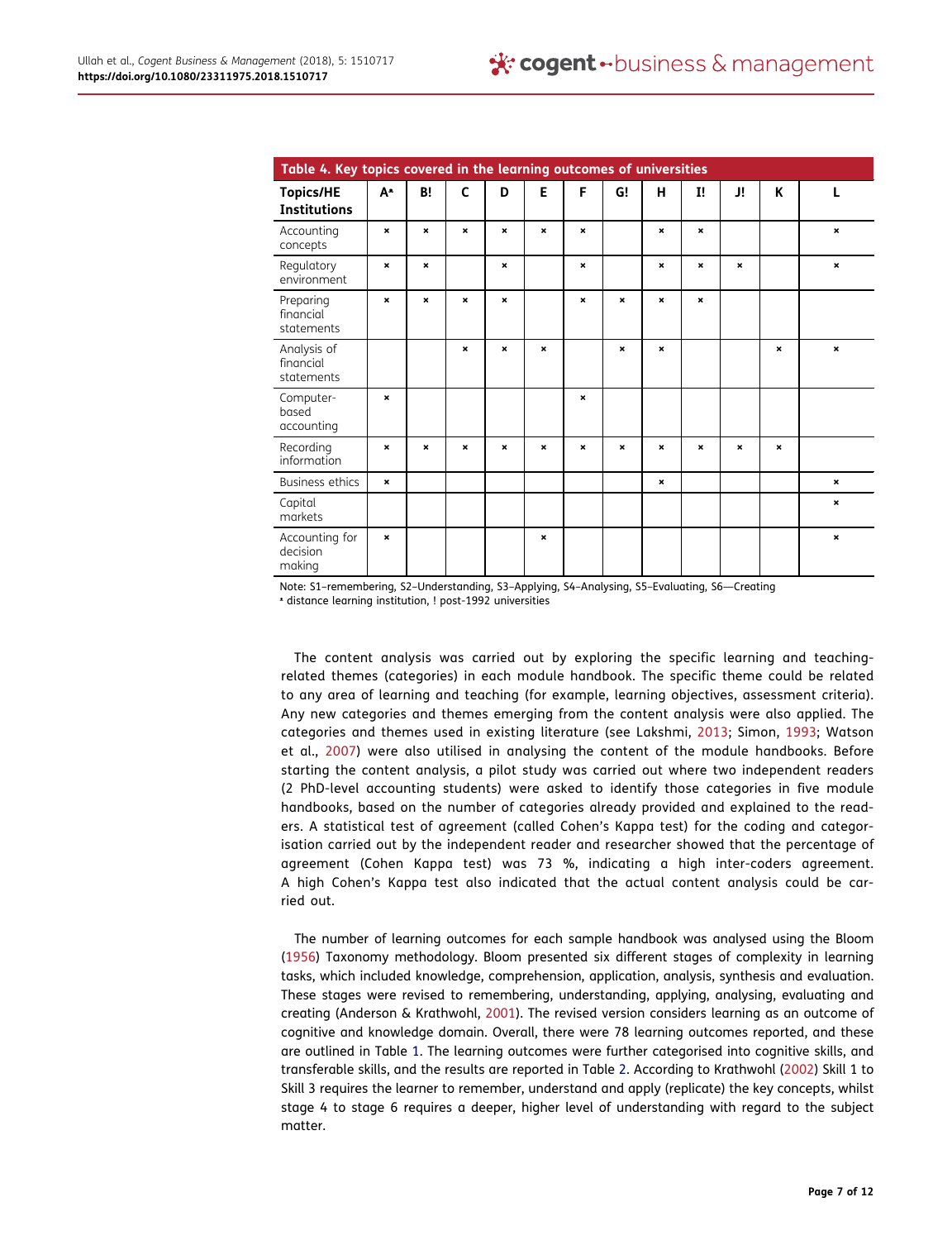The examples extracted from the sample module handbooks show that S1 uses phrases such as explain, recording, calculating (remembering), S2 focuses on understanding the concepts, S3 focuses on applying those concepts, S4 considers analysing and categorising the financial information, S5 uses phrases such as assessing and evaluating the financial statements and S6 uses phrases such as independent and critically reviewing the multiple theoretical concepts as well as exploring the relationship between those concepts in understanding and applying accounting concepts. The cognitive abilities and skills identified in the UK QAA Subject Benchmark Statement for Accounting also requires "Critical evaluation of arguments and evidence" (QAA, [2016](#page-10-2), p. 9).

The results in Table [3](#page-5-1) show that 21.80% of the learning outcomes of the sample universities fall into the first category of the Bloom's Revised Taxonomy, which suggests that around a quarter of learning outcomes are related to "remembering" the subject matter (accounting). In addition, S2 and S3 also account for around 23 and 33 per cent of the learning outcomes respectively, implying that "understanding" and "applying" the threshold accounting concepts are considered very important across the higher education sector in the UK. Interestingly, the analysis also reveals that only two learning objectives in the sample of 12 universities consider higher level of learning and require learners to critically engage with the subject matter. Therefore, this study could not find any significant differences across the universities in terms of the aims and objectives of the accounting modules. Category S6 was not observed in the learning objectives. One possible explanation for this may be that the module is offered in year one of the undergraduate degree where the aim is to familiarise students with the basic understanding of key accounting concepts. Another reason could be the "mechanistic" nature of the accounting module where students are required to understand the mechanistic process of preparing the financial statements (see Lakshmi, [2013](#page-10-0); Simon, [1993\)](#page-10-10). The UKPSF core knowledge dimension K1 "The Subject Material" and the UKQAA's Benchmark Standards increasingly require learners and HEIs to focus on promoting subject-specific knowledge and awareness.

This research has also identified some interesting themes from the module handbooks of the sample universities. The UKQAA benchmark statement on accounting requires HEIs to consider the requirements sets out by the professional bodies and other regulatory bodies (QAA, [2017](#page-10-19), p. 2).

'To prepare you to qualify as a professional accountant in the qualification framework provided by the Institute of Chartered Accountants for England and Wales (ICAEW)' (University H)

Two of the module handbooks included a discussion that students will be granted exemption from professional accounting bodies (ICAEW, Association of Certified Chartered Accountants, Chartered Institute of Management Accountants) upon completion of their accounting module. This demonstrates that higher education providers do attempt to meet internal (institutional) quality requirements as well as the external requirements of the professional bodies.

A final stage in the analysis was to compare the topics being covered in the module handbooks. The QAA ([2017](#page-10-19)) list of topics was used as a framework in analysing those topics reported in the module handbooks. In categorising and grouping the list of topics, care was taken for treating interchangeable topics in the same group. For example, the topic "balance sheet" was reported as "statement of financial position" in some module handbooks, which share the same meaning. The final list of topics reported in Table [4](#page-6-0) is not homogenous.

With regard to the contents specified in the learning outcomes, the analysis reveals that conventional accounting topics relating to the "preparation" and "analysis" of financial statements are covered across the sector. However, as evidenced in Table [2](#page-5-0), the existing framework for accounting education seems to encourage "surface learning" as opposed to in-depth learning, and there is increasing emphasis on the recording and preparation of accounting documents, rather than the application of these statements. Interestingly, pre-1992 universities tend to cover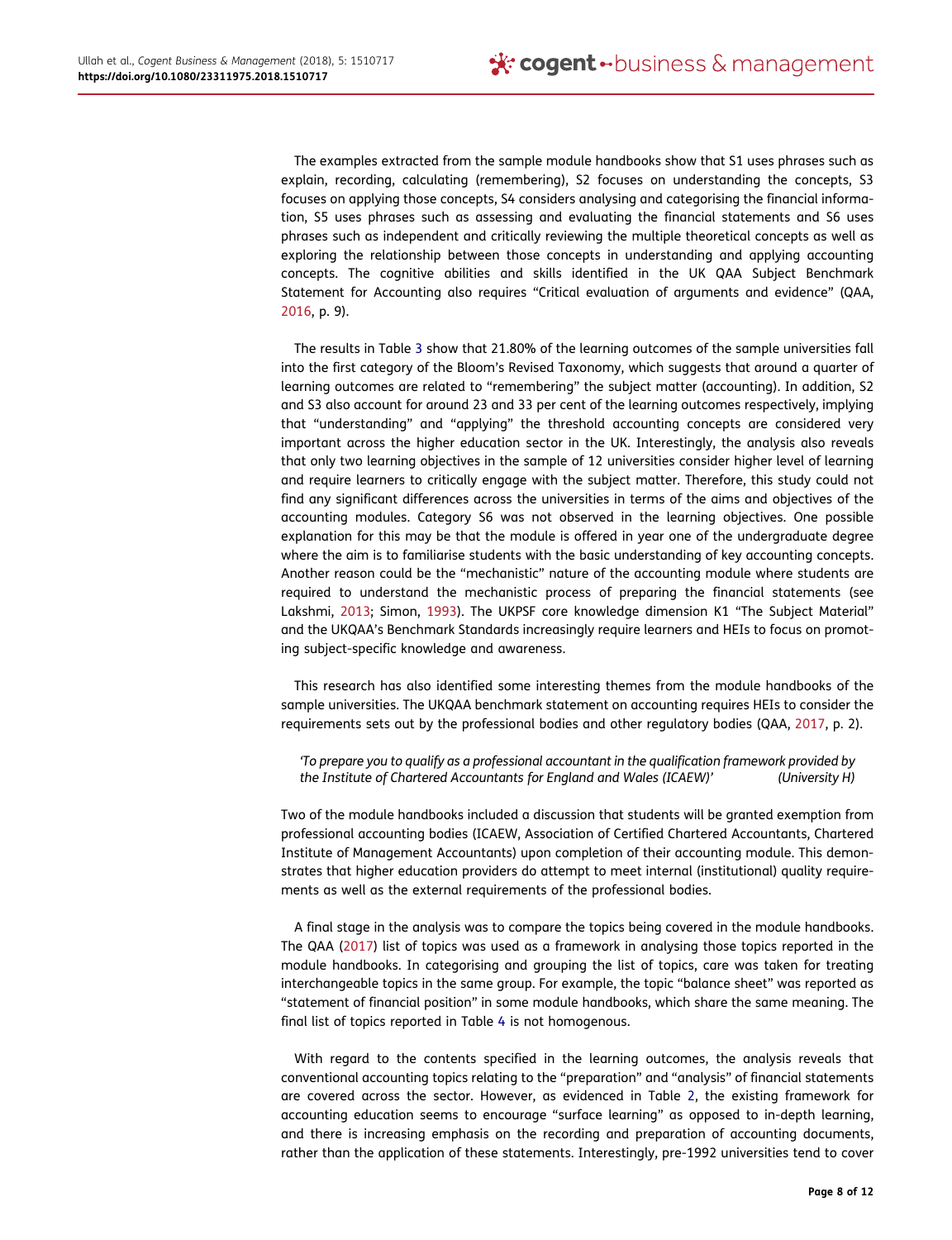<span id="page-8-3"></span><span id="page-8-2"></span><span id="page-8-1"></span>some more innovative and critical areas, such as computer-based accounting, business ethics and accounting for decision making. Blended learning technologies have proven effective in accounting education, encouraging fairness in assessment (Dickfos, Cameron, & Hodgson, [2014](#page-9-21)). The use of technology in accounting education has continued to spark debate after the earlier work of Garbutt ([1980\)](#page-9-22). Whilst the accounting profession requires the use of software's (Hyvönen, Järvinen, & Pellinen, [2006\)](#page-10-22), and the UKPSF dimension K4 requires "the use and value of appropriate learning technologies", it is incongruent to observe that accounting software is not taught in the accounting curriculum, with exception of two pre-1992 universities. It is possible that accounting software is covered within the later stages of education, the scope of which is outside of this research project.

The recent financial crisis and reported corporate scandals have raised some questions and concerns with regard to the accounting and auditing professions (Tricker, [2015\)](#page-10-5). In the event of any corporate incident, the accounting professionals and wider accounting profession tend to receive blame for inadequately handling or manipulating the financial statements of listed companies.

## 4. Conclusions

This research provides new empirical insights regarding the content of accounting modules handbooks across the UK higher educational institutions, together with how these compare across a sample of HEIs within the UK. Conducting a content analysis of 12 Undergraduate Year 1 Accounting Module Handbooks, and using the Bloom's Revised Taxonomy, this study reveals that the design of accounting handbooks varies significantly across UK HEIs. These differences are primarily related to the number of credit hours, the number of learning outcomes, the number of contact hours for lectures and tutorials as well as assessment strategies. The learning outcomes were coded and categorised across the sample of HEIs studied and the results show that most of the learning outcomes encourage the attainment of lower order skills. The results also show that many institutions (mainly post-1992) have emphasised key accounting concepts, particularly those relating to the preparation and analysis of financial statements. On the other hand, pre-1992 universities have included more topical and innovative issues of accounting learning such as business ethics and business accountability, and the importance of computer-based accounting (accounting software), which are commonly expected skills in the current business environment. Such skills were also found to be important considerations by prospective employers. Recent research on accounting education also suggests an increasing trend in favour of the inclusion of content relating to business ethics, corporate governance and corporate social responsibility (Camilleri, [2016\)](#page-9-23).

# <span id="page-8-0"></span>5. Implications

This research has implications for accounting academics, higher education providers and policymakers. The findings show that it would be advantageous for accounting academics to incorporate issues relating to decision making, business ethics and social awareness. Additionally, this research uses a content analysis approach in analysing accounting module handbooks, and the application of a text analysis could be considered as a methodological contribution in accounting education research. The study also has implications for HEIs within the UK. Presently, there is a clear lack of emphasis on ethical/decision-making elements of accounting, and this is a matter of concern for all stakeholders (including the accounting profession, and the wider industry). Although universities are different in terms of their size, and structure, the regulatory and funding bodies in the UK should set out a requirement that all module handbooks be made publicly available, so that institutions can learn/adapt "best" teaching and learning practices from across the HE sector. Like many studies, this research has a caveat, as we do not have any data about how many students actually read all the information available in the module handbooks.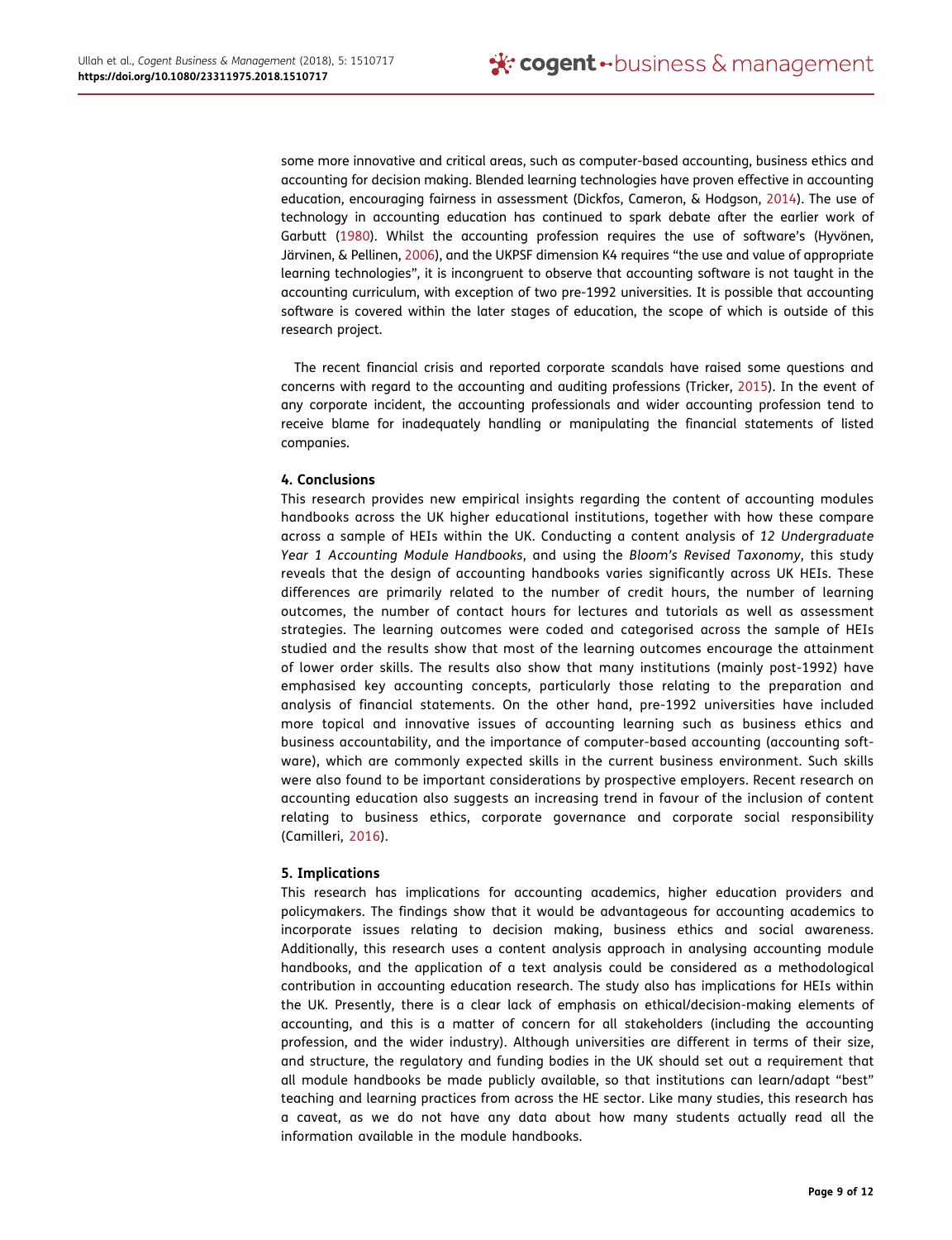#### 6. Future research

The current study focuses on module handbooks for one year. Future studies may look into the module handbooks for a number of years to examine whether the learning objectives, skills and subject-specific topics are updated over time. The cross-sectional nature of this research could not capture such variations. Future studies may also compare the UK accounting module handbooks with the module handbooks in the other Anglo-Saxon countries (USA, Canada, New Zealand, and Australia) to determine whether country-specific characteristics also affect the design of module handbooks.

#### Funding

The authors received no direct funding for this research.

#### Author details

- <span id="page-9-1"></span><span id="page-9-0"></span>Subhan Ullah $1$ E-mail: subhan.ullah@hull.ac.uk Danson Kimani[2](#page-0-0) E-mail: danson.kimani@buckingham.ac.uk Yungian Bai<sup>[3](#page-0-0)</sup> E-mail: bcu2017byq@163.com
- <span id="page-9-3"></span><span id="page-9-2"></span>Rizwan Ahmed<sup>[4](#page-0-0)</sup>
- E-mail: rizwan.ahmed@coventry.ac.uk
- Accounting and Finance, University of Hull, Cottingham Road, Hull HU6 7RX, UK.
- <sup>2</sup> Buckingham Business School, University of Buckingham, Hunter Street, Buckingham MK18 1EG UK.
- <sup>3</sup> School of Foreign Studies, Beijing City University, Beijing, Huanghoudian Road, Haidian Qu 102202, Beijing Shi, China.
- <sup>4</sup> Accounting and Finance, Coventry University, Coventry, UK.

#### Citation information

Cite this article as: Assessing the design of accounting modules across UK higher educational institutions, Subhan Ullah, Danson Kimani, Yunqian Bai & Rizwan Ahmed, Cogent Business & Management (2018), 5: 1510717.

#### Notes

<span id="page-9-4"></span>1. The UKPSF is national framework for higher education which outlines areas and scope for standardisation and enhancement of teaching and learning excellence within the UK HE sector.

More details about the UKPSF can be found on this link: [https://www.heacademy.ac.uk/ukpsf.](https://www.heacademy.ac.uk/ukpsf)

- <span id="page-9-10"></span>2. See Tesco profit overstating scandal at: [https://www.](https://www.theguardian.com/business/live/2014/sep/22/tesco-launches-inquiry-after-overstating-profit-forecasts-by-250m-business-live) [theguardian.com/business/live/2014/sep/22/tesco](https://www.theguardian.com/business/live/2014/sep/22/tesco-launches-inquiry-after-overstating-profit-forecasts-by-250m-business-live)[launches-inquiry-after-overstating-profit-forecasts-by-](https://www.theguardian.com/business/live/2014/sep/22/tesco-launches-inquiry-after-overstating-profit-forecasts-by-250m-business-live)[250m-business-live](https://www.theguardian.com/business/live/2014/sep/22/tesco-launches-inquiry-after-overstating-profit-forecasts-by-250m-business-live).
- <span id="page-9-11"></span>3. Refer to the 2007 financial crisis at: [http://www.inves](http://www.investopedia.com/articles/economics/09/subprime-market-2008.asp) [topedia.com/articles/economics/09/subprime-market-](http://www.investopedia.com/articles/economics/09/subprime-market-2008.asp)[2008.asp](http://www.investopedia.com/articles/economics/09/subprime-market-2008.asp).
- <span id="page-9-12"></span>4. See Human Rights violations in Sports Direct: [https://](https://www.theguardian.com/commentisfree/2016/jul/25/sports-directs-staff-are-treated-no-better-than-georgian-era-factory-workers) [www.theguardian.com/commentisfree/2016/jul/25/](https://www.theguardian.com/commentisfree/2016/jul/25/sports-directs-staff-are-treated-no-better-than-georgian-era-factory-workers) [sports-directs-staff-are-treated-no-better-than-geor](https://www.theguardian.com/commentisfree/2016/jul/25/sports-directs-staff-are-treated-no-better-than-georgian-era-factory-workers) [gian-era-factory-workers.](https://www.theguardian.com/commentisfree/2016/jul/25/sports-directs-staff-are-treated-no-better-than-georgian-era-factory-workers)
- <span id="page-9-13"></span>5. Refer to the GlaxoSmithKline bribery Scandal: [http://](http://www.bbc.co.uk/news/business-29274822) [www.bbc.co.uk/news/business-29274822](http://www.bbc.co.uk/news/business-29274822) .
- <span id="page-9-14"></span>6. See the VolksWagen emission scandal at: [http://www.](http://www.bbc.co.uk/news/business-34324772) [bbc.co.uk/news/business-34324772](http://www.bbc.co.uk/news/business-34324772).

#### Correction

This article has been republished with minor changes. These changes do not impact the academic content of the article.

#### References

- <span id="page-9-17"></span>ACCA [\(2016](#page-2-0)) ACCA Competency Framework [Online]. Retrieved February 22, 2017, from [http://competen](http://competencyframework.accaglobal.com/) [cyframework.accaglobal.com/](http://competencyframework.accaglobal.com/)
- <span id="page-9-16"></span>Anderson, L. W., & Krathwohl, D. R. [\(2001](#page-2-1)). A taxonomy for learning, teaching and assessing: A revision of bloom's taxonomy of educational objectives. New York: Longman.
- <span id="page-9-15"></span>Bayerlein, L., & Timpson, M. ([2017\)](#page-1-0). Do accredited undergraduate accounting programmes in Australia meet the needs and expectations of the accounting profession? Education+ Training, 59(3), 305–322. doi:[10.1108/ET-04-2016-0074](https://doi.org/10.1108/ET-04-2016-0074)
- <span id="page-9-5"></span>Biggs, J. ([2003\)](#page-1-1). Teaching for quality learning at university. Buckingham: The Open University Press.
- <span id="page-9-20"></span>Bloom, B.S. [\(1956](#page-6-1)). Taxonomy of educational objectives, handbook I: The cognitive domain. New York, NY: David McKay Co Inc.
- <span id="page-9-18"></span>Bos, W., & Tarnai, C. [\(1999](#page-3-0)). "Content analysis in empirical social research". International Journal of Educational Research, 31(8), 659–671. doi:[10.1016/S0883-0355](https://doi.org/10.1016/S0883-0355(99)00032-4) [\(99\)00032-4](https://doi.org/10.1016/S0883-0355(99)00032-4)
- <span id="page-9-23"></span>Camilleri, M. A. [\(2016](#page-8-0)). Reconceiving corporate social responsibility for business and educational outcomes. Cogent Business & Management, 3(1), 1142044. doi:[10.1080/23311975.2016.1142044](https://doi.org/10.1080/23311975.2016.1142044)
- <span id="page-9-7"></span>Christensen, L. J., Peirce, E., Hartman, L. P., Hoffman, W. M., & Carrier, J. ([2007\)](#page-1-2). Ethics, CSR, and sustainability education in the financial times top 50 global business schools: Baseline data and future research directions. Journal of Business Ethics, 73(4), 347–368. doi:[10.1007/s10551-006-9211-5](https://doi.org/10.1007/s10551-006-9211-5)
- <span id="page-9-8"></span>Cooper, B. J., Leung, P., Dellaportas, S., Jackling, B., & Wong, G. ([2008\)](#page-1-2). Ethics education for accounting students—A toolkit approach. Accounting Education: An International Journal, 17(4), 405–430. doi:[10.1080/09639280802436681](https://doi.org/10.1080/09639280802436681)
- <span id="page-9-21"></span>Dickfos, J., Cameron, C., & Hodgson, C. [\(2014](#page-8-1)). Blended learning: Making an impact on assessment and selfreflection in accounting education. Education+ Training, 56(2/3), 190–207. doi:[10.1108/ET-09-2012-0087](https://doi.org/10.1108/ET-09-2012-0087)
- <span id="page-9-6"></span>Ellington, P. [\(2017](#page-1-3)). The impediments to the change to UK university accounting education, a comparison to the USA pathways commission. Accounting Education. doi:[10.1080/09639284.2017.1326154](https://doi.org/10.1080/09639284.2017.1326154)
- <span id="page-9-19"></span>Fitzpatrick, J., & Bryne, E. ([2007\)](#page-5-2) Do your students know the learning outcomes of your programme? International Symposium for Engineering Education, Dublin, Ireland.
- <span id="page-9-9"></span>Franklin, M. [\(2016](#page-1-2)). Student evaluations of teaching in business and accounting courses: A perspective and a suggested improvement. Cogent Business & Management, 3(1), 1226458. doi:[10.1080/](https://doi.org/10.1080/23311975.2016.1226458) [23311975.2016.1226458](https://doi.org/10.1080/23311975.2016.1226458)
- <span id="page-9-22"></span>Garbutt, D. [\(1980](#page-8-2)). Computers in accounting education. Education+ Training, 22(7), 221–224. doi:[10.1108/](https://doi.org/10.1108/eb016757) [eb016757](https://doi.org/10.1108/eb016757)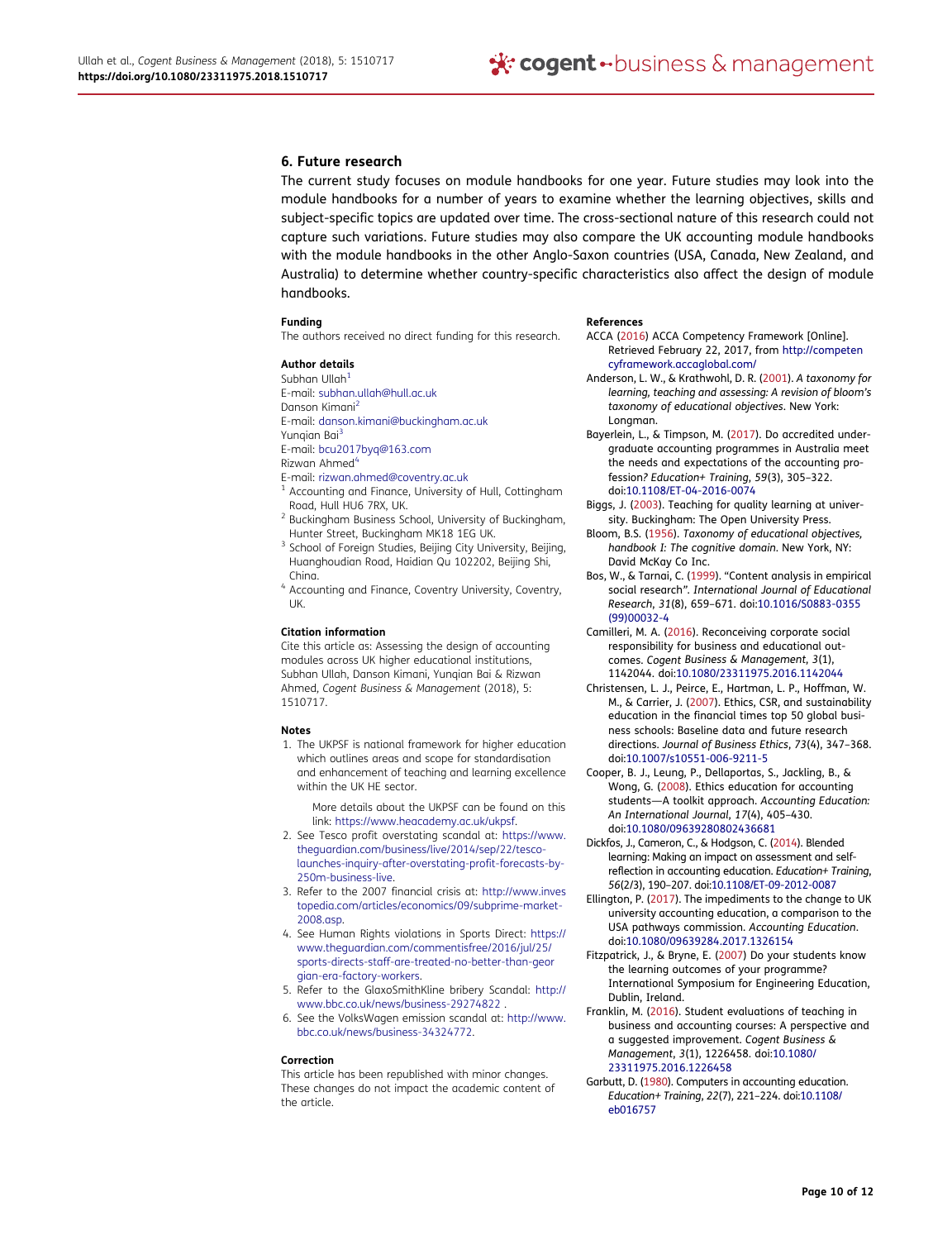- <span id="page-10-6"></span>HECSU [\(2017](#page-1-4)) A new classification of higher education institutions [Online].Retrieved June 4, 2017, from [https://www.hecsu.ac.uk/assets/assets/documents/](https://www.hecsu.ac.uk/assets/assets/documents/Futuretrack_Summary_2012_-_A_new_classification_of_HEIs.pdf) [Futuretrack\\_Summary\\_2012\\_-\\_A\\_new\\_classifica](https://www.hecsu.ac.uk/assets/assets/documents/Futuretrack_Summary_2012_-_A_new_classification_of_HEIs.pdf) [tion\\_of\\_HEIs.pdf](https://www.hecsu.ac.uk/assets/assets/documents/Futuretrack_Summary_2012_-_A_new_classification_of_HEIs.pdf)
- <span id="page-10-7"></span>Higher Education Funding Council for England [\(2017](#page-1-5)). Teaching excellence framework [Online].Retrieved January 15, 2017, from <http://www.hefce.ac.uk/lt/tef/>
- <span id="page-10-13"></span>Howieson, B., Hancock, P., Segal, N., Kavanagh, M., Tempone, I., & Kent, J. ([2014\)](#page-2-2). Who should teach what? Australian perceptions of the roles of universities and practice in the education of professional accountants. Journal of Accounting Education, 32(3), 259–275. doi:[10.1016/j.](https://doi.org/10.1016/j.jaccedu.2014.05.001) [jaccedu.2014.05.001](https://doi.org/10.1016/j.jaccedu.2014.05.001)
- <span id="page-10-22"></span>Hyvönen, T., Järvinen, J., & Pellinen, J. ([2006\)](#page-8-3). The role of standard software packages in mediating management accounting knowledge. Qualitative Research in Accounting & Management, 3(2), 145–160. doi:[10.1108/11766090610670677](https://doi.org/10.1108/11766090610670677)
- <span id="page-10-3"></span>IAESB. ([2016\)](#page-1-6). Guidance to support the implementation of a learning outcomes approach. Retrieved August 19, 2018, from [https://www.ifac.org/publications](https://www.ifac.org/publications-resources/guidance-support-implementation-learning-outcomes-approach)[resources/guidance-support-implementation-learn](https://www.ifac.org/publications-resources/guidance-support-implementation-learning-outcomes-approach) [ing-outcomes-approach](https://www.ifac.org/publications-resources/guidance-support-implementation-learning-outcomes-approach).
- <span id="page-10-12"></span>Jackling, B., & De Lange, P. [\(2009](#page-2-3)). Do accounting graduates' skills meet the expectations of employers? A matter of convergence or divergence. Accounting Education: An International Journal, 18(4–5), 369– 385. doi:[10.1080/09639280902719341](https://doi.org/10.1080/09639280902719341)
- <span id="page-10-11"></span>Kavanagh, M. H., & Drennan, L. ([2008\)](#page-2-4). What skills and attributes does an accounting graduate need? Evidence from student perceptions and employer expectations. Accounting & Finance, 48(2), 279– 300. doi:[10.1111/j.1467-629X.2007.00245.x](https://doi.org/10.1111/j.1467-629X.2007.00245.x)
- <span id="page-10-16"></span>Kim, M. [\(2007\)](#page-3-1). Using systemic functional text analysis for translator education: An illustration with a focus on textual meaning. The Interpreter and Translator Trainer, 1(2), 223–246. doi:[10.1080/](https://doi.org/10.1080/1750399X.2007.10798759) [1750399X.2007.10798759](https://doi.org/10.1080/1750399X.2007.10798759)
- <span id="page-10-21"></span>Krathwohl, D.R. [\(2002](#page-6-2)). A revision of bloom's taxonomy: An overview. Theory into Practice, 41(4), 212–218.
- <span id="page-10-18"></span>Krippendorff, K. ([2004\)](#page-3-2). Content analysis: An introduction to its methodology. California: Sage.
- <span id="page-10-0"></span>Lakshmi, G. [\(2013\)](#page-0-1). An exploratory study on cognitive skills and topics focused in learning objectives of finance modules: A UK perspective. Accounting Education, 22(3), 233–247. doi:[10.1080/](https://doi.org/10.1080/09639284.2013.788830) [09639284.2013.788830](https://doi.org/10.1080/09639284.2013.788830)
- <span id="page-10-20"></span>Lucas, U., & Milford, P. ([2008\)](#page-3-3). Key aspects of teaching and learning in accounting, business and

management. In H. Fry, S. Ketteridge, & S. Marshall (Eds.), A handbook for teaching and learning in higher education: Enhancing academic practice. New York, NY: Routledge.

- <span id="page-10-14"></span>Mandilas, A., Kourtidis, D., & Petasakis, Y. ([2014\)](#page-3-4). Accounting curriculum and market needs. Education + Training, 56(8/9), 776–794. doi:[10.1108/ET-12-](https://doi.org/10.1108/ET-12-2013-0138) [2013-0138](https://doi.org/10.1108/ET-12-2013-0138)
- <span id="page-10-15"></span>Neuendorf, K. A. ([2002\)](#page-3-5). The content analysis guidebook. California: Sage Publications.
- <span id="page-10-2"></span>Quality Assurance Agency [\(2016](#page-1-7)) Subject benchmark statement–accouting [Online]. Retrieved February, 2017, from [http://www.qaa.ac.uk/en/Publications/](http://www.qaa.ac.uk/en/Publications/Documents/SBS-Accounting-16.pdf) [Documents/SBS-Accounting-16.pdf](http://www.qaa.ac.uk/en/Publications/Documents/SBS-Accounting-16.pdf)
- <span id="page-10-19"></span>Quality Assurance Agency [\(2017](#page-3-6)) Academic credit in higher education in England -an introduction [Online].Retrieved March, 2017, from [http://www.qaa.](http://www.qaa.ac.uk/en/Publications/Documents/Academic-credit-in-higher-education-in-England%2014an-introduction.pdf) [ac.uk/en/Publications/Documents/Academic-credit](http://www.qaa.ac.uk/en/Publications/Documents/Academic-credit-in-higher-education-in-England%2014an-introduction.pdf)[in-higher-education-in-England](http://www.qaa.ac.uk/en/Publications/Documents/Academic-credit-in-higher-education-in-England%2014an-introduction.pdf)—an-introduction.pdf
- Retrieved February 20, 2017, from [http://www.ifac.org/](http://www.ifac.org/publications-resources/guidance-support-implementation-learning-outcomes-approach) [publications-resources/guidance-support-implemen](http://www.ifac.org/publications-resources/guidance-support-implementation-learning-outcomes-approach) [tation-learning-outcomes-approach](http://www.ifac.org/publications-resources/guidance-support-implementation-learning-outcomes-approach)
- <span id="page-10-17"></span>Rezaee, Z., Lambert, K. R., & Ken Harmon, W. ([2006](#page-3-7)). Electronic commerce education: Analysis of existing courses. Accounting Education: An International Journal, 15(1), 73–88. doi:[10.1080/](https://doi.org/10.1080/06939280600579370) [06939280600579370](https://doi.org/10.1080/06939280600579370)
- <span id="page-10-10"></span>Simon, J. ([1993\)](#page-2-5). UK intermediate financial accounting courses: A survey. Accounting Education, 2(4), 253– 268. doi:[10.1080/09639289300000038](https://doi.org/10.1080/09639289300000038)
- <span id="page-10-4"></span>Telegraph ([2012\)](#page-1-8). Accountants shoulder blame for financial crisis [Online].Retrieved March 2, 2017, from [http://www.telegraph.co.uk/finance/newsbysector/](http://www.telegraph.co.uk/finance/newsbysector/banksandfinance/9516047/Accountants-shoulder-blame-for-financial-crisis.html) [banksandfinance/9516047/Accountants-shoulder](http://www.telegraph.co.uk/finance/newsbysector/banksandfinance/9516047/Accountants-shoulder-blame-for-financial-crisis.html)[blame-for-financial-crisis.html](http://www.telegraph.co.uk/finance/newsbysector/banksandfinance/9516047/Accountants-shoulder-blame-for-financial-crisis.html)
- <span id="page-10-1"></span>The Higher Education Academy. [\(2011](#page-1-9)) 'The UK professional standards framework for teaching and supporting learning in higher education'.Retrieved April, 2017, from [https://www.heacademy.ac.uk/sites/](https://www.heacademy.ac.uk/sites/default/files/downloads/ukpsf_2011_english.pdf) [default/files/downloads/ukpsf\\_2011\\_english.pdf](https://www.heacademy.ac.uk/sites/default/files/downloads/ukpsf_2011_english.pdf)
- <span id="page-10-5"></span>Tricker, R. B. ([2015\)](#page-1-10). Corporate governance: Principles, policies, and practices. USA: Oxford University Press.
- <span id="page-10-8"></span>UCAS. (2016). [2016](#page-2-6) Cycle applicant figures – january deadline [online]. Retrieved June 19, 2017 from [https://www.ucas.com/corporate/data-and-analysis/](https://www.ucas.com/corporate/data-and-analysis/ucas-undergraduate-releases/2016-cycle-applicant-figures-%E2%80%93-january) [ucas-undergraduate-releases/2016-cycle-applicant](https://www.ucas.com/corporate/data-and-analysis/ucas-undergraduate-releases/2016-cycle-applicant-figures-%E2%80%93-january)[figures-%E2%80%93-january](https://www.ucas.com/corporate/data-and-analysis/ucas-undergraduate-releases/2016-cycle-applicant-figures-%E2%80%93-january)
- <span id="page-10-9"></span>Watson, S. F., Apostolou, B., Hassell, J. M., & Webber, S. A. ([2007\)](#page-2-7). Accounting education literature review (2003–2005). Journal of Accounting Education, 25(1), 1–58. doi:[10.1016/j.jaccedu.2007.01.001](https://doi.org/10.1016/j.jaccedu.2007.01.001)